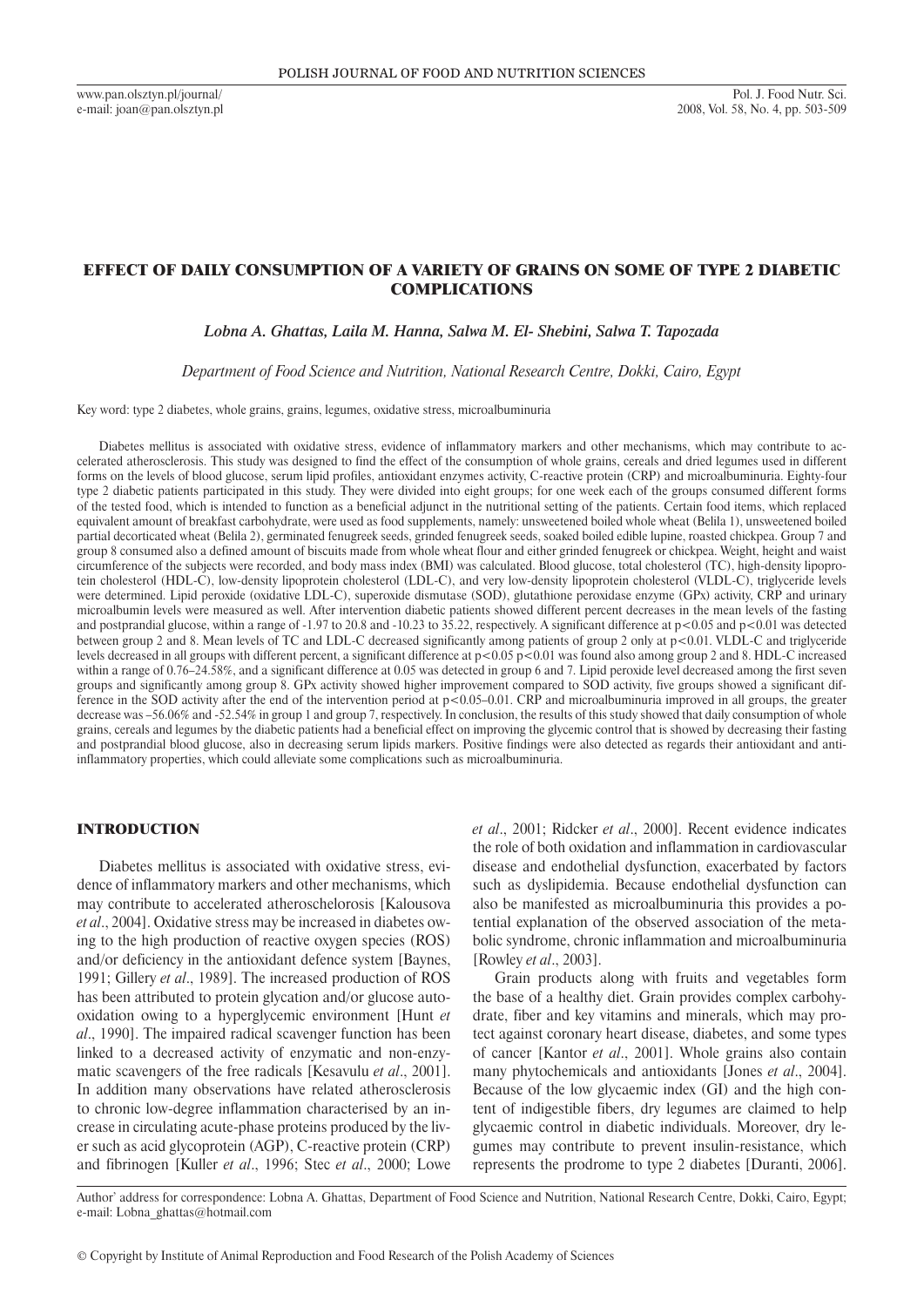So it had been emphasized the importance of including legumes in the diets of patients with type 2 diabetes to achieve the desired overall glycaemic index [Venn & Mann, 2004].

The objective of this study was to determine the effect of the consumption of whole grains, cereals and dried legumes used in different forms on the levels of both blood glucose and lipids, in type 2 diabetes patients. In addition their effects on lipid oxidation antioxidant enzymes (SOD and GPx), C -reactive protein and microalbuminuria were also investigated. A comparison between the effect of the different grains and legumes used on different parameters was taken in consideration as well.

## MATERIALS AND METHODS

### **Subjects**

Eighty-four volunteers, type 2 diabetic patients, participated in this study, their age ranged from 43-64 years. They were classified into 8 groups. Each of the volunteer diabetic patient was medically monitored by their own physician and given medications appropriate to their condition. Essentially all the patients were instructed to consume balanced diet suitable for diabetic plus the test foods which were intended to function as a beneficial adjuncts in the nutritional setting of the patients. The amount of each supplement was chosen to replace a calculated portion of the carbohydrate present in the breakfast bread. To reach our aim the volunteers should be compliant enough with this regimen, in order to get the beneficial effect without causing any major change in their daily breakfast. The groups examined were as follows:

– Group 1: eight patients consumed 100 gm unsweetened boiled whole wheat (belila 1).

– Group 2: ten patients consumed 100 gm partially decorticated wheat (belila 2).

– Group 3: twelve patients consumed 100 gm germinated fenugreek seeds.

– Group 4: twelve patients consumed 15 gm grinded fenugreek seed [Raju *et al*., 2001].

– Group 5: ten patients consumed 100 gm soaked and boiled edible lupine [Smith, 1987].

– Group 6: ten patients consumed 50 gm roasted chickpea ready to eat.

– Group 7: twelve patients consumed 30 gm ready to eat salty biscuits, made from whole wheat flour and grinded fenugreek seeds (Biscuit I).

– Group 8: ten patients consumed 30 gm ready to eat salty biscuit, made from whole wheat flour and grinded chickpea (Biscuit Π).

The patients were instructed to substitute part of their daily breakfast bread ration by one of the above mentioned foods for one week, tailored to the needs of each patient, so as to comply with their prescribed diet by their medical doctors. All the above kinds of food supplements were designed to supply approximately equal amount of carbohydrate. Fasting blood was drawn from all patients before the introduction of the tested foods and was considered as basal and designated 1st visit. Another sample was drawn at the end of one week period for each of the tested foods and was designated 2nd visit, in that case every patient would have served as his own control. Blood glucose determination was done immediately, while analyses of the other biochemical parameters were performed on fasting blood serum, heparinized blood and washed erythrocyte, samples that were stored at -70°C until needed. Three successive morning urine samples were collected from each patient, and stored at –70°C until used for microalbumin determination.

### Anthropometric measurements

Weights and heights were recorded according to standard methods [Jellife, 1966]. Body mass index (BMI) was calculated according to the formula: *BMI = weight (kg)/ (height)*<sup>2</sup> *(m).* Waist circumference was measured as well.

### Blood pressure

It was obtained with the participants sitting quietly for 5 minutes using a mercury sphygmomanometer. Three readings were recorded, the means of the second and third of the first (systolic) and fifth (diastolic) Korotkoff sounds were used.

#### Biochemical analyses

Blood glucose was determined in fresh samples using the oxide peroxidase method [Barham & Trinder, 1972]. Lipid profiles were assayed as follows: cholesterol was determined by using procedure NO.1010, Stanbio [Trinder, 1969]; HDL- -C was determined by using procedure NO.0599, Stanbio [Finley, 1978]; triglyceride was determined by using procedure No.2100, Stanbio [Wahlefeld, 1974]; and LDL-C concentration was calculated by Friedewalds formula: LDL-cholesterol = (total cholesterol)-((HDL-cholesterol) +(triglyceride/5)) [Friedewald *et al*., 1972], where TG was below 400 mg/dL.

Lipid peroxide was determined with the method of Draper & Hadley [1990].

Superoxide dismutase enzyme (SOD) was determined in washed erythrocytes using WAK-Chemie GMBH, Germany, Kit [Suttle &McMurray, 1983].

Glutathione peroxidase enzyme was assayed as follows: whole blood was used for estimation of glutathione peroxidase enzyme by using WAK-Chemie Medical GMBH, Germany, Kit [Anderson *et al*., 1978].

Micro-albumin was determined by using enzyme immunoassay for the quantitative determination in urine [Walker *et al*., 1992]. Kits were provided by ORGENTEC Diagnostika GmbH

C-reactive protein was determined using the CRP-turbilatex method (SPAIN REACT KIT) [Chetana, 1996].

### Statistical analysis

Data were expressed as means ± standard error of the means. Two-tailed Students' t-test was used to compare the variables. The p values of  $\leq 0.05 - 0.01$  were considered to be significant. All calculations were made with SPSS software ver. 7.5.

### **RESULTS**

Table 1 showed the characters of the studied diabetic patients, the mean  $\pm$ SEM of the age, anthropometric parameters and blood pressure that were recorded before and after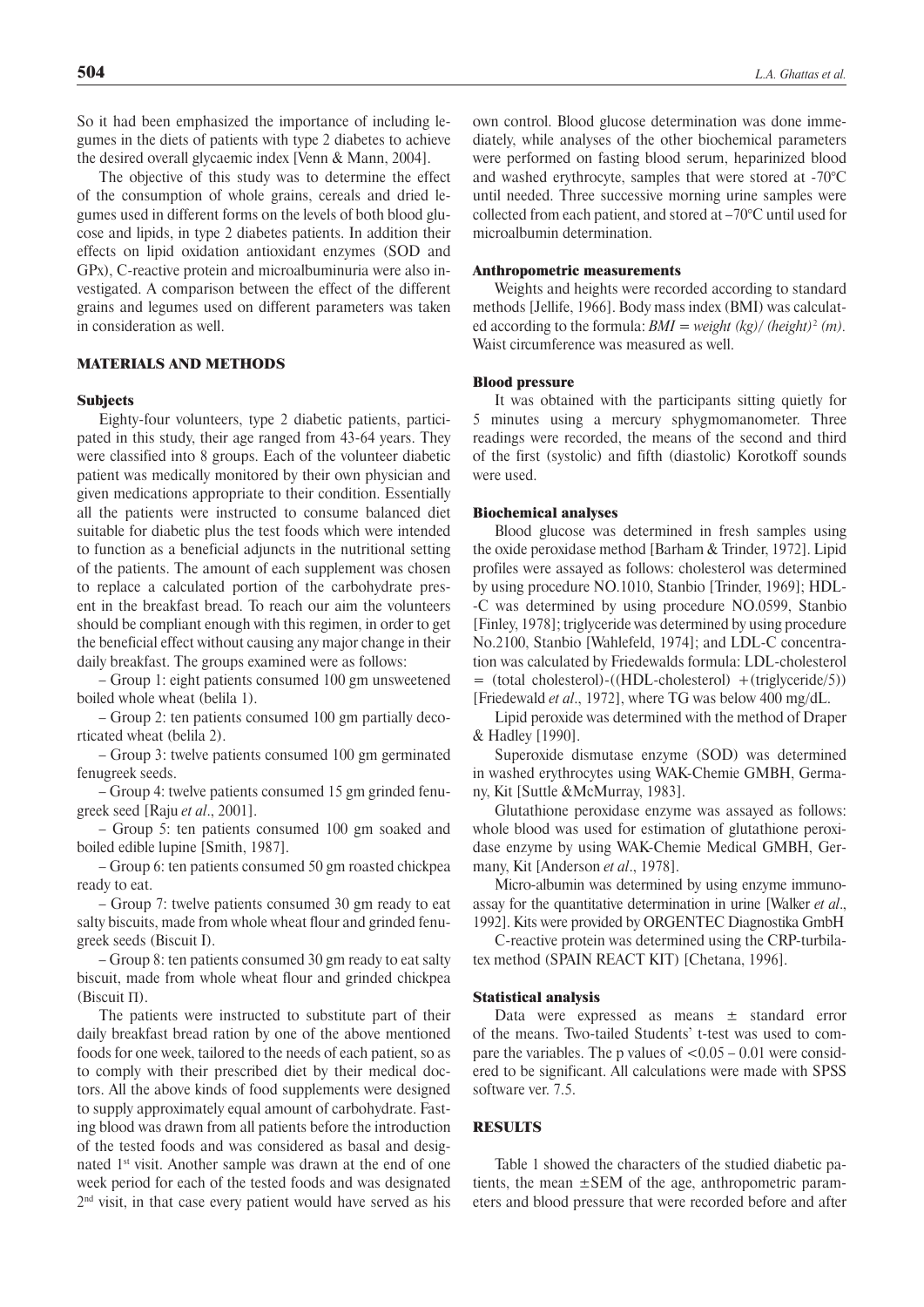$\overline{1}$ 

ABLE 1. Age, some anthropometric parameters and blood pressure in the different groups before and after intervention 1. Age, some anthropometric parameters and blood pressure in the different groups before and after intervention

|                                         | Percent                           | . change        |                                                                      | $-2.47$                                                                            | $+0.96$                                               | $-1.50$                                               | $-1.70$                                         | $-0.49$                                               |                                                                         | $+1.01$                                                                            |  |
|-----------------------------------------|-----------------------------------|-----------------|----------------------------------------------------------------------|------------------------------------------------------------------------------------|-------------------------------------------------------|-------------------------------------------------------|-------------------------------------------------|-------------------------------------------------------|-------------------------------------------------------------------------|------------------------------------------------------------------------------------|--|
| diastolic blood pressure<br>(mmHg)      | $\overline{x} \pm S E$            | ) nd            | $82.5 \pm 1.6$ $82.5 \pm 1.6$                                        | $79.0 \pm 2.2$                                                                     | $83.3 \pm 1.7$ $82.5 \pm 1.2$                         | $80.0 \pm 0.9$ 78.8 $\pm 1.0$                         | $82.4 \pm 1.7$ $81.0 \pm 1.9$                   | $81.4 \pm 1.5$ $81.0 \pm 0.7$                         | $82.5 \pm 1.4$ $82.5 \pm 1.2$                                           | $80.0 \pm 1.1$                                                                     |  |
|                                         |                                   | 5               |                                                                      | $81.0 \pm 2.2$                                                                     |                                                       |                                                       |                                                 |                                                       |                                                                         | $79.2 \pm 0.3$                                                                     |  |
|                                         | Percent                           | change          | $-0.92$                                                              | $-3.85$                                                                            | $-2.34$                                               | $-4.92$                                               | $-3.30$                                         | $-0.72$                                               | ł                                                                       | $+0.78$                                                                            |  |
| Systolic blood pressure (mmHg)          | $\overline{X} \pm S \overline{E}$ | <b>PuC</b>      | $130.0 \pm 2.3$ $128.8 \pm 2.8$                                      | $130.0 \pm 4.4$ $125.0 \pm 4.2$                                                    | $140.8 \pm 3.3$ 137.5 $\pm 2.4$                       | $128.0 \pm 2.6$ $121.7 \pm 1.9$                       | $133.4 \pm 3.4$ $129.0 \pm 3.4$                 | $138.4 \pm 3.6$ $137.4 \pm 1.5$                       | $134.2 \pm 3.1$                                                         | $128.0 \pm 2.5$ $129.0 \pm 1.9$                                                    |  |
|                                         |                                   | 5               |                                                                      |                                                                                    |                                                       |                                                       |                                                 |                                                       | $134.2 \pm 3.5$                                                         |                                                                                    |  |
|                                         | Percen <sup>+</sup>               | change          | $-1.34$                                                              | $-0.30$                                                                            | $-0.87$                                               | $+0.97$                                               | ł                                               | $-0.21$                                               | $-1.58$                                                                 | $-0.61$                                                                            |  |
| Waist circumference<br>$\binom{cm}{2}$  | $\overline{X} \pm S \overline{E}$ |                 | $96.0 \pm 2.9$                                                       | $100.2 \pm 2.5$                                                                    | $103.7 \pm 1.5$ $102.8 \pm 1.7$                       | $104.3 \pm 2.3$                                       | $93.4 \pm 1.2$                                  | $93.7 \pm 1.9$                                        | $99.5 \pm 3.1$                                                          | $98.5 \pm 2.8$                                                                     |  |
|                                         |                                   |                 | $97.3 \pm 2.9$                                                       | $100.5 \pm 2.7$                                                                    |                                                       | $103.3 \pm 2.3$                                       | $93.4 \pm 1.1$                                  | $93.9 \pm 1.6$                                        | $101.1 \pm 3.2$                                                         | $99.1 \pm 2.8$                                                                     |  |
|                                         | Percent                           | change          | $-0.55$                                                              | $-1.10$                                                                            | $-0.28$                                               | $+0.28$                                               |                                                 | $-0.29$                                               | $-0.56$                                                                 | $-1.07$                                                                            |  |
| $\left(\frac{k\rho}{m^2}\right)$<br>BMI | $\overline{x} \pm S \mathbb{E}$   | 2 <sub>nd</sub> | $36.0 \pm 1.9$                                                       | 35.9 $\pm$ 1.9**                                                                   | $35.3 \pm 2.0*$                                       | $36.3 \pm 1.6$                                        | $31.4 \pm 1.0$                                  | $34.9 \pm 2.3$                                        | $35.2 \pm 1.9***$                                                       | $36.9 \pm 1.7***$                                                                  |  |
|                                         |                                   |                 | $\pm$ 1.9                                                            | $\pm 1.9$<br>36.3                                                                  | ±2.0<br>35.4                                          | $\pm 1.6$<br>36.2                                     | $\frac{11}{11}$<br>31.4                         | ±2.3<br>35.0                                          | $35.4 \pm 2.01$                                                         | ±1.7<br>37.3                                                                       |  |
|                                         | Percent                           | change          | $-0.34$ 36.2                                                         | $-0.90$                                                                            | $-0.45$                                               | $+0.11$                                               | $-0.13$                                         | $+0.52$                                               | $-0.93$                                                                 | $-1.13$                                                                            |  |
| Weight (kg)                             | $\overline{x}$ = SE               | <b>PuC</b>      |                                                                      |                                                                                    |                                                       | $88.9 \pm 3.6$                                        | $76.0 \pm 1.8$                                  | $76.8 \pm 2.3$                                        |                                                                         |                                                                                    |  |
|                                         |                                   |                 |                                                                      |                                                                                    |                                                       |                                                       |                                                 |                                                       |                                                                         |                                                                                    |  |
| Age $(Y)$   Height (cm)                 | $\overline{X} \pm S \mathbb{E}$   | 2 <sub>nd</sub> | Group 1 $54.0 \pm 3.4$ 155.8 $\pm$ 1.5 87.6 $\pm$ 4.7 87.3 $\pm$ 4.8 | Group 2 50.7 $\pm$ 2.2 157.0 $\pm$ 1.6 89.1 $\pm$ 4.3 88.3 $\pm$ 4.2 <sup>**</sup> | Group 3 52.4 ± 2.2 159.8 ± 2.4 89.3 ± 3.7 88.9 ± 3.7* | Group 4 $50.8 \pm 1.8$ $156.8 \pm 1.3$ $88.8 \pm 3.4$ | Group 5 56.12.1 155.8 $\pm$ 1.33 76.1 $\pm$ 2.0 | Group 6 56.1 $\pm 2.1$ 155.8 $\pm 1.3$ 77.2 $\pm 2.2$ | Group 7 52.8 $\pm$ 2.4 156.8 $\pm$ 1.9 86.2 $\pm$ 4.1 85.4 $\pm$ 4.0*** | Group 8 52.8 $\pm$ 2.9 154.4 $\pm$ 1.8 88.7 $\pm$ 4.1 87.7 $\pm$ 4.1 <sup>**</sup> |  |
|                                         | $\overline{x} \pm S E$            | 51              |                                                                      |                                                                                    |                                                       |                                                       |                                                 |                                                       |                                                                         |                                                                                    |  |
|                                         | Groups                            |                 |                                                                      |                                                                                    |                                                       |                                                       |                                                 |                                                       |                                                                         |                                                                                    |  |

 $\overline{x}$  – mean, SE – Standard Error, \*p<0.05, \*\*p<0.01, \*\*\*p<0.001  $\bar{x}$  – mean, SE – Standard Error, \*p<0.05, \*\*p<0.01, \*\*\*p<0.001 intervention. The mean age of the patients from different groups ranged from 50.70 to 56.10 years. The mean weight and BMI of the patients slightly decreased after intervention in most groups. Significant differences at  $p<0.01$  were observed among the two groups consuming the formulae that was made from whole wheat and either fenugreek (group 7) or chickpea (group 8). Patients consuming partial decorticated wheat (group 2) and fenugreek powder (group 3) showed only a significant decrease in their BMI, at  $p < 0.01$  and 0.05, respectively. Six groups examined showed a slight decrease in their waist circumference. Values of systolic and diastolic blood pressure showed slight variation within normal range.

Table 2 showed the mean $\pm$ SE of the duration of the disease and both the fasting and postprandial blood sugar level of the different diabetic groups, before and after intervention. The decrease detected in the levels of the fasting blood sugar ranged from -1.98 to -20.79 percent, while that of the postprandial showed a greater decrease ranging from -10.48 to -35.22 percent. Group 2 that consumed partial decorticated wheat (Belila) and group 8 that consumed biscuits made from whole wheat and chickpea showed a significant decrease in both fasting and postprandial blood sugar at p<0.05 and 0.001.

Table 3 showed the mean $\pm$ SE of serum lipids among the different diabetic groups before and after intervention. The effect on the level of the serum lipids varied among the groups, TC level was observed to decrease in the first 5 groups, ranging from -0.72 to 7.02 percent. A significant decrease was detected  $(p<0.01$  and 0.05) among group 2 and 6 that consumed belila made of partial decorticated wheat and roasted chickpea. LDL-C decreased significantly among group 2 only. HDL-C increased significantly at p<0.05 among group 7. VLDL-C and triglyceride levels decreased in all groups at different percent, whereas a significant difference was detected at  $p < 0.05$ among group 2, who consumed partial decorticated wheat belila, and group 8, that consumed chickpea biscuit.

Table 4 showed the mean $\pm$ SE of the serum lipid peroxide, antioxidant enzymes, urinary microalbumin and CRP in different groups, before and after intervention. Lipid peroxide decreased in all groups, the percent decrease ranged between -0.96 to -31.07. Significant differences were found in consumers of grinded fenugreek (group 3) and chickpea biscuit (group 8) at p<0.05-0.001, respectively. SOD enzyme activity increased in most groups. The higher percent increase (32.87) was recorded among lupine consumers (group 5). Its decreased activity was detected in two groups: partial decorticated wheat belila (group 2) and roasted chickpea consumers (group 6). GPx enzyme showed a significant increase in its activity  $(p<0.05 - 0.001)$  in groups consuming partial decorticated wheat belila (group 2), germinated fenugreek (group 4), roasted chickpea (group 6) as well as in groups 7 and 8 who consumed the biscuit formulae. Urinary microalbumin decreased among all groups. A high level of microalbumin was detected in patients of group 7 before intervention, they also showed the highest percent decrease that reached -52.48 percent after intervention. CRP level decreased in all groups within a range of -5.3 to -55.4 percent, reaching a significant difference  $(p<0.001)$  with the use of whole wheat belila (group 1).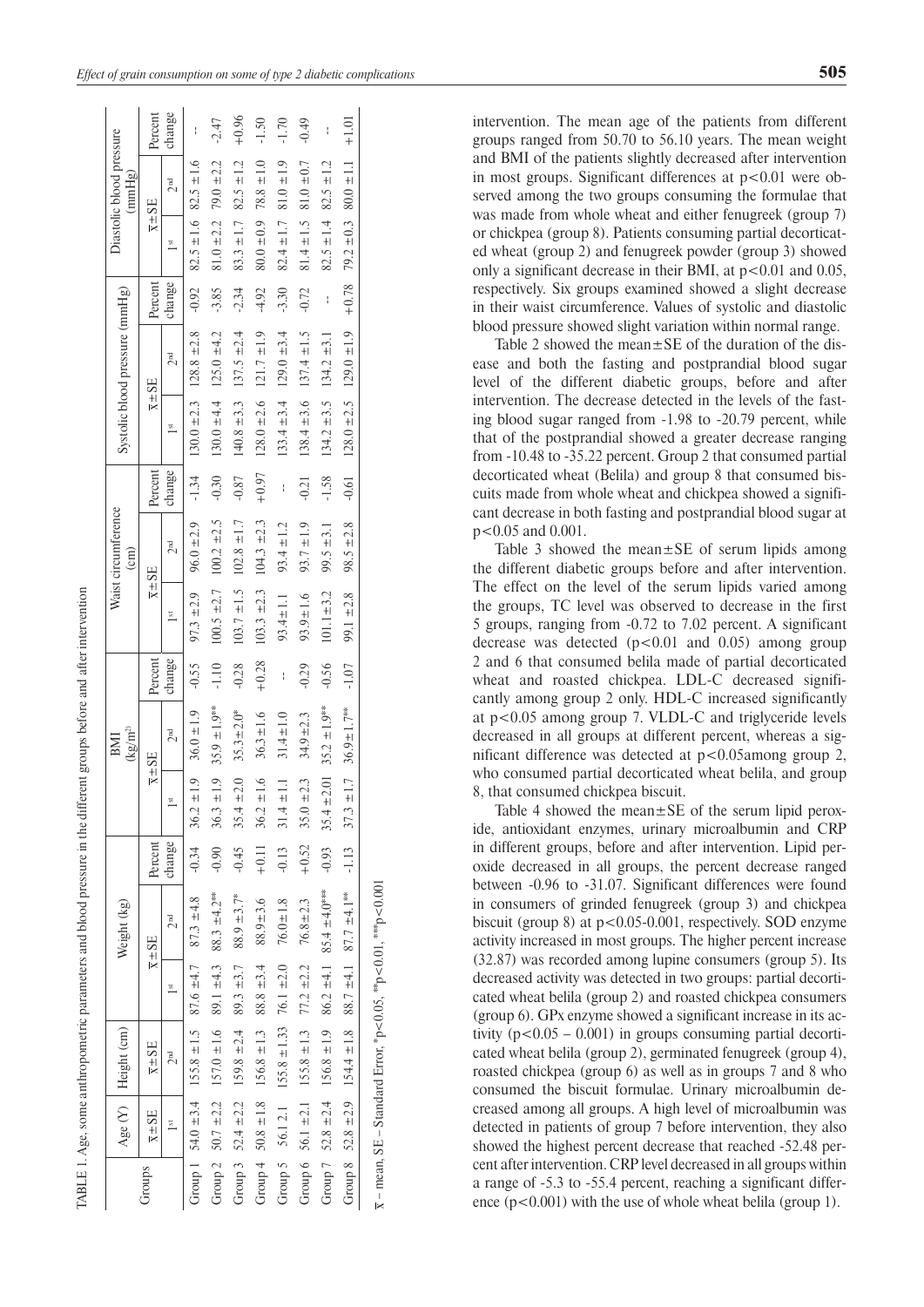| Groups  | <b>Visits</b>     | Duration      |                      | Blood glucose<br>(mg/dL) |
|---------|-------------------|---------------|----------------------|--------------------------|
|         |                   | (years)       | Fasting              | Postprandial             |
|         | 1 <sup>st</sup>   | $5.3 \pm 1.9$ | $125.5 \pm 10.1$     | $168.0 \pm 18.6$         |
| Group 1 | 2 <sub>nd</sub>   |               | $119.3 \pm 9.5$ **   | $144.8 \pm 3.4$          |
|         | Percent<br>change |               | $-4.94$              | $-13.8$                  |
|         | 1 <sub>st</sub>   | $4.1 \pm 1.3$ | $151.0 \pm 11.1$     | $196.8 \pm 15.5$         |
| Group 2 | 2 <sub>nd</sub>   |               | $119.6 \pm 9.26$ *** | $143.2 \pm 11.8***$      |
|         | Percent<br>change |               | $-20.79$             | $-27.24$                 |
|         | 1st               | $4.3 \pm 1.1$ | $126.5 \pm 8.54$     | $164.3 \pm 12.51$        |
| Group 3 | 2 <sub>nd</sub>   |               | $124.0 \pm 10.2$     | $139.5 \pm 14.8$ **      |
|         | Percent<br>change |               | $-1.98$              | $-15.11$                 |
|         | 1 <sup>st</sup>   | $3.6 \pm 1.2$ | $126.7 \pm 13.9$     | $129.8 \pm 9.2$          |
| Group 4 | 2 <sub>nd</sub>   |               | $124.2 \pm 12.7$     | $116.2 \pm 11.1$         |
|         | Percent<br>change |               | $-1.97$              | $-10.48$                 |
|         | 1 <sup>st</sup>   | $4.6 \pm 1.3$ | $127.2 \pm 7.0$      | $180.0 \pm 5.3$          |
| Group 5 | 2 <sup>nd</sup>   |               | $113.4 \pm 3.6$      | $116.6 \pm 3.4***$       |
|         | Percent<br>change |               | $-10.85$             | $-35.22$                 |
|         | 1 <sup>st</sup>   | $4.6 \pm 1.3$ | $132.6 \pm 12.9$     | $189.6 \pm 21.4$         |
| Group 6 | 2 <sub>nd</sub>   |               | $132.8 \pm 14.4$     | $170.2 \pm 17.3$         |
|         | Percent<br>change |               | $+0.15$              | $-10.23$                 |
|         | 1 <sub>st</sub>   | $5.2 \pm 1.2$ | $157.7 \pm 29.9$     | $184.5 \pm 20.2$         |
| Group 7 | 2 <sup>nd</sup>   |               | $137.8 \pm 19.6$     | $147.7 \pm 21.9$ **      |
|         | Percent<br>change |               | $-12.62$             | $-19.95$                 |
|         | 1 <sup>st</sup>   | $5.6 \pm 1.4$ | $152.2 \pm 23.1$     | $193.4 \pm 19.7$         |
| Group 8 | 2 <sub>nd</sub>   |               | $139.4 \pm 18.3^*$   | $145.8 \pm 13.1***$      |
|         | Percent<br>change |               | $-8.41$              | $-24.61$                 |

Table 2. Duration of disease and blood glucose in the different groups before and after intervention.

 $*p<0.05$ ,  $*p<0.01$ ,  $**p<0.001$ 

## DISCUSSION

Long-term complications are the main cause of morbidity and mortality in diabetic patients. A number of studies have suggested that enhanced oxidation is the underlying abnormality responsible for some of the complications of diabetes [Hasanain & Mooradian, 2002]. Antioxidants are important in diabetes, with low levels of plasma antioxidants implicated as a risk factor for the development of the disease [Pisanti *et al*., 1988; Salonen *et al*., 1995; Facchini *et al*., 2000].

Table 3. Serum lipids in different groups before and after intervention.

TABLE 3. Serum lipids in different groups before and after intervention.

The diabetic patients in this study are characterised by high glucose levels especially the postprandial, in addition to dyslipidemia denoted by high levels of TC, LDL-C. Data obtained showed different responses of the postprandial glucose among the different groups, after intervention. It has been reported that some carbohydrate–rich foods induce less post-ingestive hyperglycaemia – hyperinsulinaemic than others, depending on their glycaemic index [Slavin *et al*., 1999].

|                    |                          | Total cholesterol<br>(mg/dL)                    |         |                           | <b>CCCC</b><br>mg/dL            |          |                                        | HDL-C<br>(mg/dL)                                                    |          |                | VLDL-C<br>(mg/dL)                      |          |                  | <b>Triglyceride</b><br>(mg/dL)      |          |
|--------------------|--------------------------|-------------------------------------------------|---------|---------------------------|---------------------------------|----------|----------------------------------------|---------------------------------------------------------------------|----------|----------------|----------------------------------------|----------|------------------|-------------------------------------|----------|
| Groups             |                          | $\overline{x}$ ± SE                             | Percent |                           | $\overline{X} \pm S \mathbb{E}$ | Percent  |                                        | $\overline{x}$ = SE                                                 | Percent  |                | $\overline{x} \pm S \mathbb{E}$        | Percent  |                  | $\overline{X} \pm S \overline{E}$   | Percent  |
|                    | $\overline{\phantom{a}}$ | 2 <sup>nd</sup>                                 | change  | $\overline{\phantom{a}}$  | 2 <sup>nd</sup>                 | change   | $\frac{1}{3}$                          | 2 <sup>nd</sup>                                                     | change   | $\frac{1}{2}$  | 2 <sup>nd</sup>                        | change   | 1 <sub>st</sub>  | 2 <sup>nd</sup>                     | change   |
| Group 1            |                          | $247.2 \pm 17.7$ $243.7 \pm 10.3$               |         | $-1.42$ 214.6 $\pm$ 17.8  | 182.3 16.1                      | $-15.05$ |                                        | $35.8 \pm 6.4$ $38.2 \pm 7.6$ $+6.70$ $24.3 \pm 3.7$ $23.2 \pm 1.6$ |          |                |                                        | $-4.53$  | $121.3 \pm 18.3$ | $115.8 \pm 8.1$                     | $-4.53$  |
| Group <sub>2</sub> |                          | $256.8 \pm 24.1$ $212.6 \pm 12.2$ <sup>**</sup> |         | $-17.21$ 191.9 $\pm 23.2$ | $149.9 \pm 15.0$ <sup>**</sup>  | $-21.89$ | $43.8 \pm 3.1$                         | $48.3 \pm 3.8$                                                      | $+10.27$ |                | $20.9 \pm 2.7$ 14.4 $\pm 0.4^*$        | $-31.10$ | $104.8 \pm 13.5$ | $71.8 \pm 1.8^*$                    | $-31.49$ |
| Group 3            | $208.6 \pm 18.4$         | $207.1 \pm 17.9$                                | $-0.72$ | $140.6 \pm 15.0$          | $142.5 \pm 17.3$                | $+1.35$  | $52.3 \pm 2.1$                         | $48.4 \pm 3.4$                                                      | $-7.46$  |                | $15.8 \pm 1.9$ $15.7 \pm 1.9$          | $-0.63$  | $78.9 \pm 9.8$   | $78.7 \pm 9.3$                      | $-0.25$  |
| Group <sub>4</sub> | $249.2 \pm 18.2$         | $231.7 \pm 16.6$                                | $-7.02$ | $185.2 \pm 18.6$          | $68.9 \pm 17.2$                 | $-8.80$  | $46.2 \pm 3.0$                         | $46.2 \pm 1.9$                                                      | ł        | $17.8 \pm 1.7$ | $16.5 \pm 1.9$                         | $-7.30$  | $89.1 \pm 8.3$   | $82.6 \pm 9.7$                      | $-7.30$  |
| Group 5            | $240.9 \pm 17.7$         | 238.0±24.7                                      | $-1.20$ | $165.4 \pm 17.6$          | $167.0 \pm 22.9$                | $+0.97$  | $49.3 \pm 3.1$                         | $50.2 \pm 2.2$                                                      | $+1.83$  | $25.3 \pm 3.1$ | $21.7 \pm 4.3$                         | $-14.23$ | $126.3 \pm 15.4$ | $108.7 \pm 21.2$                    | $-13.94$ |
| Group 6            | $250.6 \pm 19.2$         | $242.4 \pm 17.6^*$                              | $-3.27$ | $179.3 \pm 17.7$          | $173.7 \pm 15.5$                | $-3.12$  | $47.3 \pm 1.2$                         | $42.5 \pm 1.1$ *                                                    | $-10.15$ | $23.9 \pm 4.7$ | $23.6 \pm 4.4$                         | $-1.26$  | $19.6 \pm 23.7$  | $117.9 \pm 22.2$                    | $-1.42$  |
| Group 7            | $282.0 \pm 35.9$         | $269.5 \pm 33.3$                                | $-4.43$ | $193.2 \pm 30.3$          | $176.6 \pm 27.9$                | $-8.59$  | 53.7 $\pm 4.9$                         | $66.9 \pm 4.2$ *                                                    | $+24.58$ | $32.4 \pm 5.5$ | $27.4 \pm 4.6$                         | $-15.43$ | $161.9 \pm 27.4$ | $137.2 \pm 22.9$                    | $-15.26$ |
| Group 8            |                          | $287.9 \pm 13.5$ 304.2 $\pm 10.3$               |         | $+5.66$ 175.2 $\pm$ 11.2  | $211.8 \pm 11.2***$             |          | $+20.89$ 66.1 $\pm 3.9$ 66.6 $\pm 0.6$ |                                                                     |          |                | $+0.76$ 28.8 $\pm$ 3.1 24.4 $\pm$ 3.6* | $-15.28$ |                  | $144.2 \pm 15.6$ 121.8 $\pm 17.9^*$ | $-15.53$ |

 $\overline{x}$  – mean, SE – Standard Error, \*p<0.05, \*\*p<0.01, \*\*\*p<0.001 l 100`0>d.  $p<0.01,$  $p<0.05,$ – Standard Error, \* mean, SE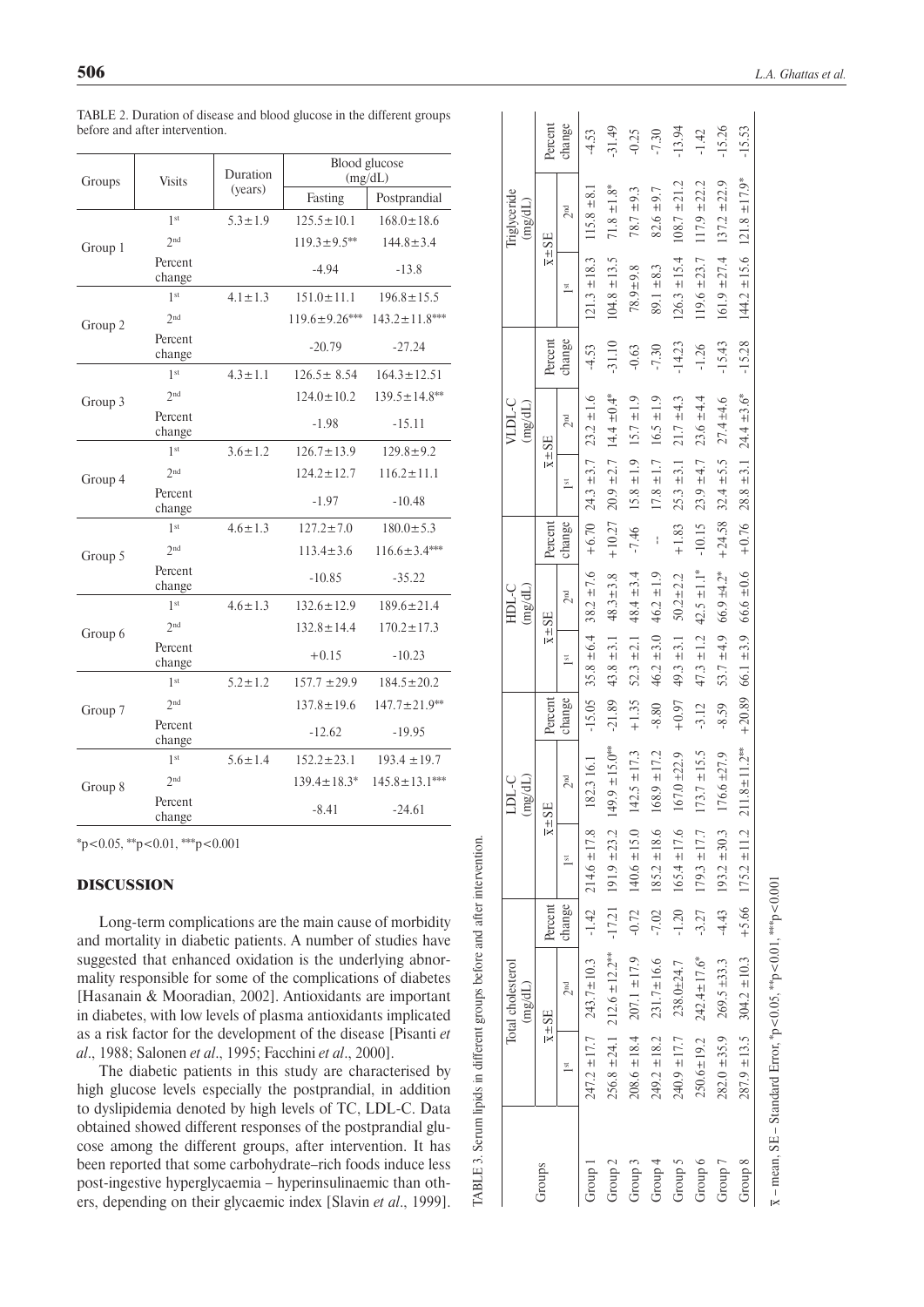|                                                                      |                | Lipid peroxide<br>$(\mu\nu/\text{mL})$ |          |                                   | SOD (U/mL)                        |          |                 | $GPX$ (U/mL)           |           |                 | Microalbumin (µg/mL albumin)      |          |                             | $CRP$ (mg/L)                    |          |
|----------------------------------------------------------------------|----------------|----------------------------------------|----------|-----------------------------------|-----------------------------------|----------|-----------------|------------------------|-----------|-----------------|-----------------------------------|----------|-----------------------------|---------------------------------|----------|
| Groups                                                               |                | $\overline{X} \pm S \mathbb{E}$        | Percent  |                                   | $\overline{X} \pm S \overline{E}$ | Percent  |                 | $\overline{x} \pm S E$ | Percent   |                 | $\overline{X} \pm S \overline{E}$ | Percent  |                             | $\overline{x} \pm S \mathbb{E}$ | Percent  |
|                                                                      | $\frac{1}{3}$  | 2 <sup>nd</sup>                        | change   | $1$ st                            | 2 <sup>nd</sup>                   | change   | 1 <sub>st</sub> | 2 <sup>nd</sup>        | change    | $\frac{1}{3}$   | 2 <sub>nd</sub>                   | change   | $\overline{\phantom{a}}$ st | 2 <sup>nd</sup>                 | change   |
| Group                                                                |                | $6.9 \pm 0.17$ $6.3 \pm 0.3$           | $-7.7$   |                                   | $132.2 \pm 4.5$ $135.5 \pm 12.5$  | $+2.5$   | $32.3 \pm 2.2$  | $27.6 \pm 3.7$         | $-14.55$  | $6.2 \pm 2.2$   | 5.6 $\pm$ 0.9                     | $-9.68$  | $6.6 \pm 0.7$               | $2.9 \pm 0.6***$                | $-56.06$ |
| Group <sub>2</sub>                                                   |                | $15.8 \pm 1.4$ $15.8 \pm 0.7$          | $-0.13$  | $292.4 \pm 35.1$ $239.1 \pm 14.2$ |                                   | $-18.3$  | $48.7 \pm 11.9$ | $68.8 \pm 20.4^*$      | $+41.27$  | $6.8 \pm 1.4$   | $3.9 \pm 0.3$                     | $-42.65$ | $5.1 \pm 1.3$               | $4.9 + 2.4$                     | $-3.92$  |
| Group 3                                                              |                | $15.3 \pm 1.2$ $18.5 \pm 0.5^*$        | $+21.34$ |                                   | $215.4 \pm 32.3$ $244.7 \pm 25.2$ | $+13.60$ | $47.6 \pm 6.7$  | $33.5 \pm 2.2$         | $-29.62$  | $7.3 \pm 2.3$   | $5.2 \pm 1.4$                     | $-28.77$ | $3.3 \pm 0.8$               | $2.8 + 0.9$                     | $-15.15$ |
| Group 4                                                              | $13.5 \pm 1.1$ | $11.9 \pm 2.0$                         | $-11.19$ |                                   | $237.6 \pm 35.6$ $273.4 \pm 14.9$ | $+15.07$ | $40.8 \pm 5.7$  | $55.2 \pm 10.7^*$      | $+35.16$  | $9.6 \pm 1.6$   | $5.3 \pm 0.7$                     | $-44.79$ | $4.5 \pm 0.79$              | $3.5 \pm 1.4$                   | .22.22   |
| Group 5                                                              | $12.8 \pm 1.3$ | $12.7 \pm 1.3$                         | $-0.71$  |                                   | $143.0 \pm 14.1$ 190.0 $\pm$ 15.8 | $+32.87$ | $60.8 \pm 15.1$ | $69.2 \pm 22.9$        | $+13.82$  | $24.9 \pm 10.1$ | $21.2 \pm 10.2$                   | $-14.86$ | $2.6 + 0.4$                 | $1.9 \pm 0.8$                   | $-26.92$ |
| Group 6                                                              | $13.2 \pm 0.9$ | $11.7 \pm 1.2$                         | $-11.02$ |                                   | $216.7 \pm 38.4$ $166.7 \pm 25.9$ | $-23.07$ | $35.6 \pm 4.1$  | $72.1 \pm 15.2^*$      | $+102.53$ | $7.3 \pm 1.2$   | $5.1 \pm 0.3$                     | $-30.14$ | $4.4 \pm 0.3$               | $3.1 \pm 0.7$                   | $-29.55$ |
| Group 7                                                              |                | $10.4 \pm 1.5$ $10.3 \pm 1.1$          | $-0.96$  |                                   | $216.7 \pm 27.7$ $283.1 \pm 23.1$ | $+30.64$ | $33.2 \pm 4.8$  | 39.5 $\pm$ 5.9**       | $+18.98$  | $80.7 \pm 13.4$ | $38.3 \pm 8.2$                    | $-52.54$ | $3.3 \pm 1.0$               | $2.9 \pm 0.7$                   | $-12.12$ |
| Group 8                                                              |                | $10.3 \pm 0.9$ 7.1 $\pm 0.5$ ***       | $-31.19$ |                                   | $201.2 \pm 9.9$ 238.1 $\pm 41.4$  | $+18.34$ | $25.7 \pm 1.38$ | $32.9 \pm 3.0***$      | $+28.07$  | $13.3 \pm 3.5$  | $7.5 \pm 1.2$                     | $-43.61$ | $5.9 + 2.3$                 | $5.2 \pm 1.2$                   | 11.86    |
| $\bar{x}$ – mean, SE – Standard Error, *p<0.05, **p<0.01, ***p<0.001 |                |                                        |          |                                   |                                   |          |                 |                        |           |                 |                                   |          |                             |                                 |          |

CABLE 4. Lipid peroxide, antioxidant enzymes, microalbumin and CRP in different groups before and after intervention

4. Lipid peroxide, antioxidant enzymes, microalbumin and CRP in different groups before and after intervention.

No constant changes could be found in the serum lipid profiles after the consumption of the different forms of the grains either cereals or legumes. However the partial decorticated wheat, which was consumed in a boiled form (Belila), gave a significant decrease in the TC, LDL-C, VLDL-C and the triglyceride levels. The same results were obtained as regards the decrease in the serum glucose, where a significant difference was found in both of the fasting and postprandial glucose concentrations at the end of the intervention period. Partially decorticated wheat, which has a lesser fiber content, might have preserved the serum level of some minerals and vitamins like vitamin E, and magnesium which may affect postprandial glucose and insulin response [Lang *et al*., 1999]. In this context fasting blood glucose was a significant predictor of hypercholesterolemia [Stehbens, 1990], which may explain the high percent decrease in the cholesterol level among the patients of this group, in addition to the reported significant decrease in both their body mass and BMI. Chickpea biscuit consumers showed a significant decrease in both VLDL-C and triglyceride, which may be attributed to its peculiar starch composition [Nestel *et al*., 2004].

It has been reported that the concentration of plasma TC, LDL-C and HDL-C and TG may not provide a full or accurate picture of atherogenic risk [Parthiban *et al*., 1995]. It has been suggested that there are abnormalities in the lipid metabolism and erythrocyte antioxidant enzymes in diabetics [Wolever *et al*., 2003]. The lipid peroxides are thought to be formed by oxidation of LDL-C by free radicals and may play an important role in the development of atheromatous vascular disease [Kesavulu *et al*., 2001]. The results of this study showed that the consumption of these different cereals and legumes that possess antioxidant properties had beneficial effects among the diabetic patients. Lowering the serum lipid peroxides in association with an increase in the activity of the antioxidant enzymes especially GPx and to a lesser extent SOD, were detected. The antioxidant defence system may act synergistically with enzyme activities and cellular antioxidants are likely to display transient changes [Vincent *et al*., 2004], this may explain the variations in the levels of lipid peroxide and both the antioxidants enzymes activity that were observed among the different groups in the present study. Patients of group 3 showed the worst results as regards the oxidative parameters, germinated fenugreek seeds might lost some of their active principles that have antioxidant functions [Allam, 1987]. In this context, whole grains are rich in nutrients and phytochemicals. Whole grains are concentrated sources of phytoestrogens such as lignans [Slavin, 2005]. In addition the decreased oxidative stress in these patients after consumption of these specific cereals and legumes may result from their low glycaemic index due to their starch peculiar composition [Jenkins *et al*., 1988], or in other specific components, such as Conglutin gamma, the specific protein in lupine [Hanada & Hirano, 2004]. Other biologically active substances include galactomannan-rich soluble dietary fiber or to modified amino acid 4-hydroxyl isoleucine in fenugreek [Gupta *et al*., 2001]. In addition, a general claim on the antidiabetic role of legume seed  $\alpha$  amylase inhibitors has been published [McCarty, 2005].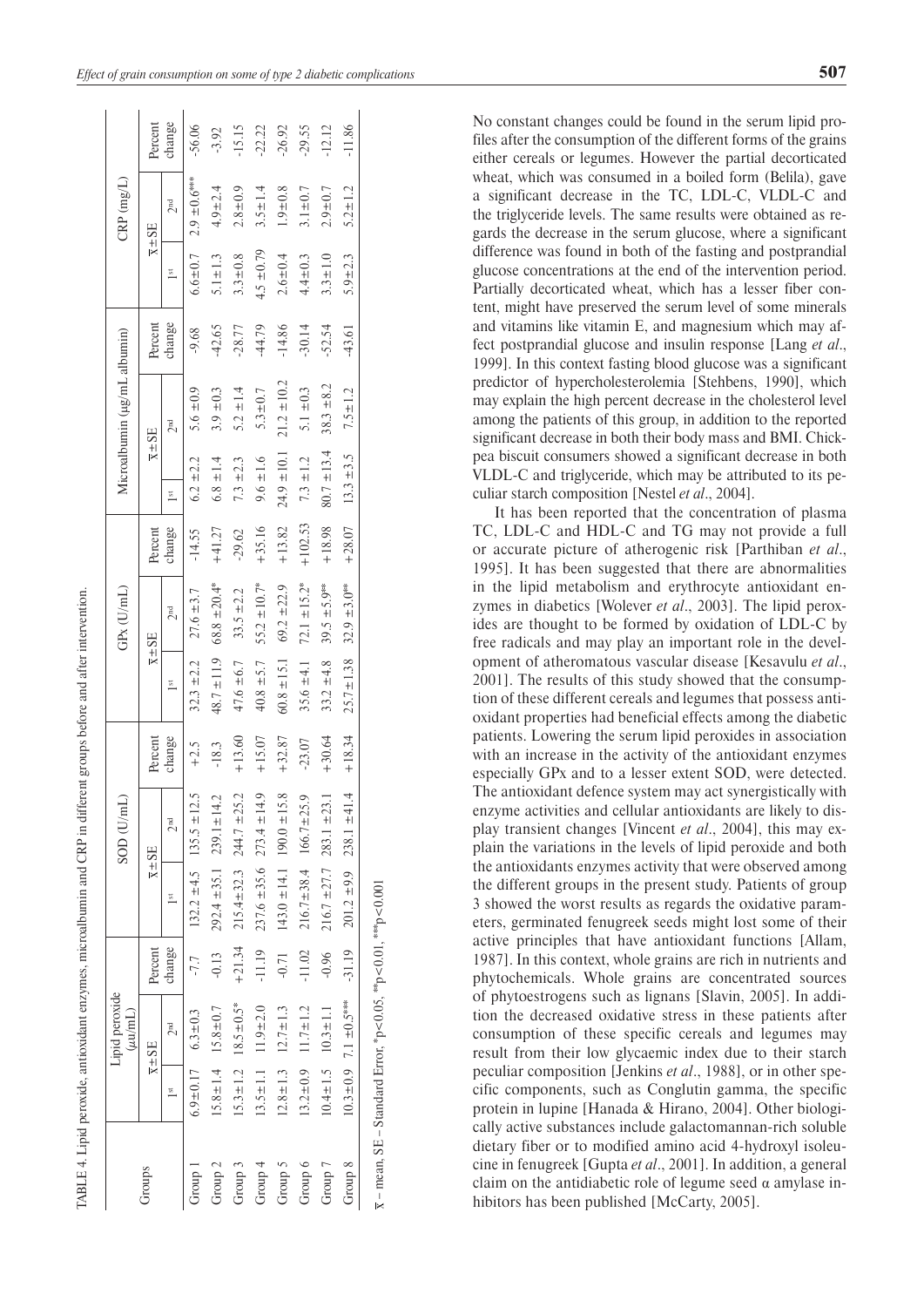Two prospective studies in patients with type 2 diabetes as well in nondiabetic individual demonstrated that microalbuminuria was predicted among other factors by a high level of CRP, fibrinogen and other markers of endothelial dysfunction [Stehouwer *et al*., 2002; Jager *et al*., 2002]. It has been reported that hyperglycemia would serve to exaggerate the proatherogenic effect of CRP [Qi & Hu, 2007]. The data obtained in this study showed that both serum CRP and urinary microalbumin were decreased in most groups of the diabetic patients after intervention. Yet no association could be detected between the percent decreases of the two parameters among the different groups. In this context the absence of this association might be due to the effect of the other inflammatory markers than CRP that have their effect on the kidney functions. However, the protective effects of low GI load by high whole grains consumption on systemic inflammation may be explained, in past by reduction in hyperglycemia–induced over production of oxidative stress and by amelioration in insulin resistance adiposity, dyslipidemia and hypertension [Verma *et al*., 2003]. Recently, the observed effects of whole grains, bran and cereal fiber were suggested to have additional mechanisms. It has been found that cereal fiber intake, dietary glycemic index and glycemic load were associated with the levels of blood adiponectin in diabetic patients [Qi *et al.*, 2005]. It has been documented that adiponectin has profound anti-inflammatory effects [Berg & Scherr, 2005].

## **CONCLUSIONS**

In conclusion, the results of this study showed that daily consumption of whole grains, cereals and legumes was associated with improvement of the hyperglycemia and some serum lipid parameters in Egyptian diabetic patients. The positive findings detected might be related to their antioxidant and anti-inflammatory effects. The lipid peroxide level was decreased while the activity of the antioxidant enzymes GPx and SOD was increased. The decrease in the level of the inflammatory marker CRP was associated with a reduction in the level of the microalbuminurea. So our results support the recommendation that patients with type 2 diabetes should increase their intake of whole grains (cereals and legumes) and whole grain products that may be associated with decreasing the probability of diabetic complications.

## **REFERENCES**

- 1. Allam M.H., Chemical composition & nutritional value of fenugreek seeds during germination. Ann. Agri. Sci., 1987, 32, 1538– –1551.
- 2. Anderson P.H., Berret S., Patterson D.S., Glutathione peroxidase activity in erythrocytes and muscle in cattle and sheep and its relationship to selenium. J. Comp. Pathol., 1978, 88, 181–189.
- 3. Barham D., Trinder P., An improved for the determination of blood glucose by oxidase system. Analyst, 1972, 97, 142–145.
- 4. Baynes J.W., Role of oxidative stress in development of complications in diabetes. Diabetes, 1991, 40, 405–412.
- 5. Berg A.H., Scherr P.E., Adipose tissue, inflammation and cardiovascular disease. Cir. Res., 2005, 96, 939–949.
- 6. Chetana V., Turbidimetry assay for measurement of CRP in human serum or plasma. Immunol. Infect. Dis., 1996, 6, 139–144.
- 7. Draper H.H., Hadley M., Malondialdehyde determination as index of lipid peroxide. Methods Enzymol., 1990, 186, 421–431.
- 8. Duranti M., Grain legume proteins and nutraceutical properties. Fitoterapia, 2006, 77, 67–82.
- 9. Facchini F.S., Humphreys M.H., DoNascimento C.A., Abbasi F., Reaven G.M., Relation between insulin resistance and plasma concentrations of lipid hydroperoxides, carotenoids and tocopherols. Am. J. Clin. Nutr., 2000, 72, 776–779.
- 10. Finley P.R., Schifman R.B., Williams R.J., Lichti D.A., Cholesterol in high-density lipoprotein. Use of Mg/dextrane sulfate in its enzymatic measurement. Clin Chem., 1978, 24, 931.
- 11. Friedewald W.T., Levy R., Fredrickson D.S., Estimation ofthe concentration of low density lipoprotein cholesterol in plasma without use of the preparative ultracentrifuge. Clin. Chem., 1972, 18, 499–502.
- 12. Gillery P., Monboissa J.C., Mauquart F.X., Borel J.P., Does oxygen free radical increase formation explain long term complications of diabetes mellitus. Med. Hypothesid., 1989, 29, 47–50.
- 13. Gupta A., Gupta R., Lai B.J., Effect of *Trigonella foenum-graecum* (fenugreek) seeds on glycaemic control and insulin resistance in type 2 diabetes mellitus: a double blind placebo controlled study. Ass. Phys. India., 2001, 49, 1057–1061.
- 14. Hanada K., Hirano H., Interaction of a 43-KDa receptor-like protein with a 4-KDa hormone-like peptide soybean. Biochemistry, 2004, 28, 12105–1212.
- 15. Hasanain B., Mooradian A.D., Antioxidant vitamins and their influence in diabetes mellitus. Curr. Diab. Rep., 2002, 2, 448– –456.
- 16. Hunt J.V., Smith C.C., Wolff S.P., Autooxidative glycosylation and possible involvement of peroxides and free radicals in LDL modification by glucose. Diabetes, 1990, 39, 1420–1424.
- 17. Jager A., Van Hinsberg V.W.M., Kostene P.J., C-reactive protein and soluble vascular cell adhesion molecule 1 are associated with elevated urinary albumin excretion but do not explain its link with cardiovascular risk. Arterioscler Thromb. Vasc. Biol., 2002, 22, 593–598.
- 18. Jellife D.B., The assessment of the nutritional status of the community. World Health Organization. Geneva Monograph., 1966, 35, 63–69.
- 19. Jenkins D.J.A., Wolever T.M., Jenkins A.L., Starchy foods and glycemic index. Diabetes Care, 1988, 11, 149–159.
- 20. Jones J.M., Reick M., Adams J., Fulcher G., Marquat L., Becoming proactive with the whole–grains message. Nutr. Today, 2004, 39, 10–17.
- 21. Kalousova M., Fialova L., Skrha J., Zima T., Soukupova J., Malbohan I.M., Stipek S., Oxidative stress, inflammation and autoimmune reaction in type 1 and type 2 diabetes mellitus. Prague Med. Rep., 2004, 105, 21–28.
- 22. Kantor L.S., Variyam J.N., Allshouse J.E., Putnam J.J., Lin B.H., Choose a variety of grains daily, especially whole grains: A challenge for consumers. J. Nutr., 2001, 131, 4735–4865.
- 23. Kesavulu M.M., Rao B.K., Giri R., Vijaya J., Subramanyam G., Apparao C., Lipid peroxidation and antioxidant enzyme status in type 2 diabetics with coronary heart disease. Diab. Res. Clin. Pract., 2001, 53, 33–39.
- 24. Kuller L.H., Tracy R.P., Shaten J., Meilahn E.N., Relation of C -reactive protein and coronary heart disease in MRFIT nest-